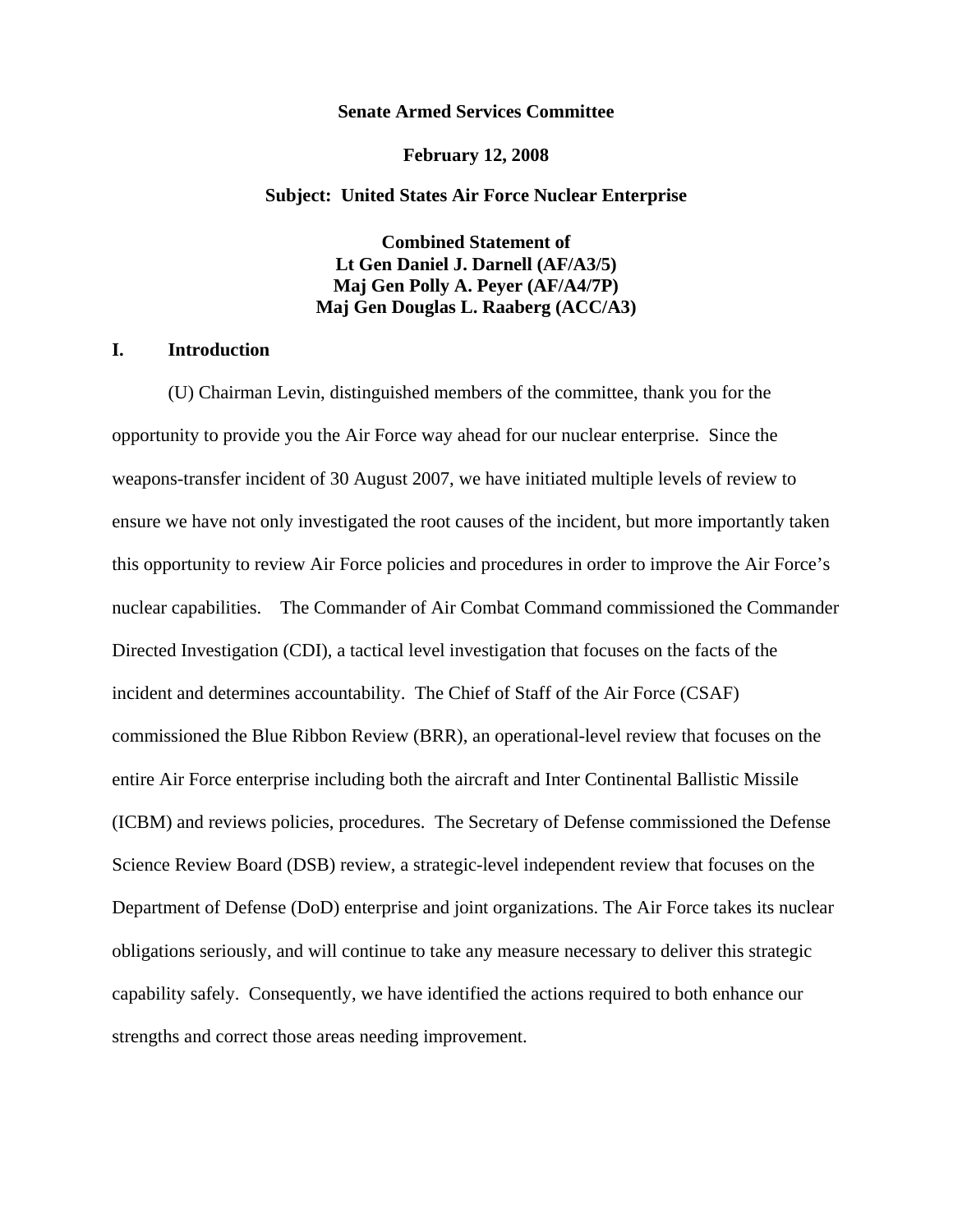## **History of Incident**

(U) The United States Air Force has underwritten the national strategy for over 60 years by providing a credible deterrent force, and we continue to serve as the ultimate backstop, dissuading opponents and reassuring allies by maintaining an always-ready nuclear arm. Throughout our history, our professionalism and dedication has guaranteed the soundness and surety of Air Force crews and weapons on nuclear alert. From its beginning our Service has earned the trust of our national leadership and most importantly, the trust of the American public.

 (U) Unfortunately, in late August 2007, the Air Force flew nuclear weapons from Minot Air Force Base (AFB), North Dakota, to Barksdale AFB, Louisiana in an unauthorized manner. Immediately, the Commander of Air Combat Command initiated an investigation into the incident. Soon after that investigation began, the Air Force began to analyze its policies, programs, procedures, and processes involving nuclear assets. Furthermore, the Air Force is working in partnership with other federal agencies both inside and outside the Department of Defense (DoD) to conduct this analysis.

(U) Without delay, the Secretary of the Air Force (SECAF) and the Chief of Staff of the Air Force (CSAF) engaged and initiated a series of eight specific actions: 1) An immediate, successful 100 percent stockpile verification of U.S nuclear weapons in the Air Force custody. 2) A stand-down of USAF nuclear units for extra training and to emphasize attention to detail. 3) A CDI, a tactical-level incident-related investigation, to identify the root causes that led to the weapons-transfer incident, which had already begun. 4) CSAF messages to all Air Force major commands and each individual Airman on standards, discipline, and attention to detail, highlighting mission focus and checklist discipline. 5) 100 percent Limited Nuclear Surety Inspections (LNSI) of all nuclear-capable units, with Defense Threat Reduction Agency (DTRA) oversight. This was in addition to previously scheduled NSIs. 6) A SECAF letter to all Airmen

*Page 2*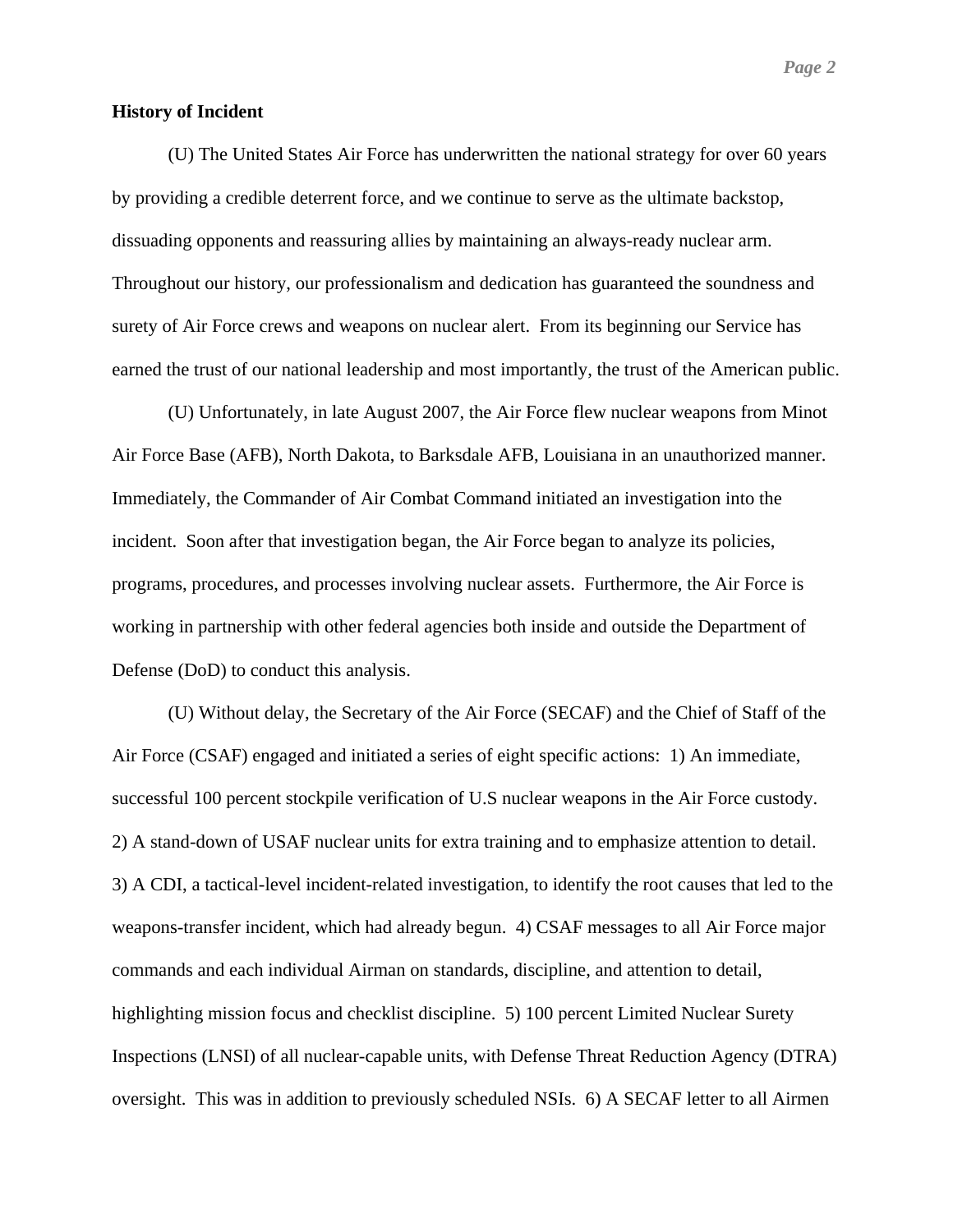highlighting discipline and responsibility. 7) SECAF visits to Barskdale AFB, Louisiana, and Minot AFB, North Dakota. 8) A CSAF-chartered Blue Ribbon Review of policies and procedures focused on the entire Air Force nuclear enterprise.

(U) At the conclusion of the CDI, the SECAF and the Assistant Deputy Chief of Staff for Operations, Plans, and Requirements, then-Major General Richard Newton, held a press conference to outline the incident and summarize the findings of the initial investigation. Also during that press conference, General Newton discussed accountability measures that were taken as a result of the unauthorized weapons transfer. Seven leaders within the Air Force have been removed from their position, including one wing commander and two group commanders. Additionally, 90 people were temporarily decertified from duties associated with the nuclear mission.

(U) Many of the actions following the incident are ongoing. The Blue Ribbon Review (BRR) represents a comprehensive, operational-level review of policies and procedures of the Air Force's strategic nuclear enterprise including aircraft, missiles, and sustainment missions. This BRR is an opportunity for the Air Force to improve its commitment to a sound nuclear enterprise. The nuclear surety inspections are complete with the exception of the  $5<sup>th</sup>$  Bomb Wing at Minot AFB, which must be recertified for its nuclear mission. Additionally, the Secretary of Defense requested General (retired) Larry Welch to lead a DSB review of DoD-wide nuclear weapons surety.

# **II. Root Causes**

(U) We want to assure you that during the incident there was never an unsafe condition, and the incident was promptly reported to our national leadership, including the Secretary of Defense and the President. These weapons were secure and always in the hands of America's Airmen. However, as Airmen, we are accountable and we will assure the American people that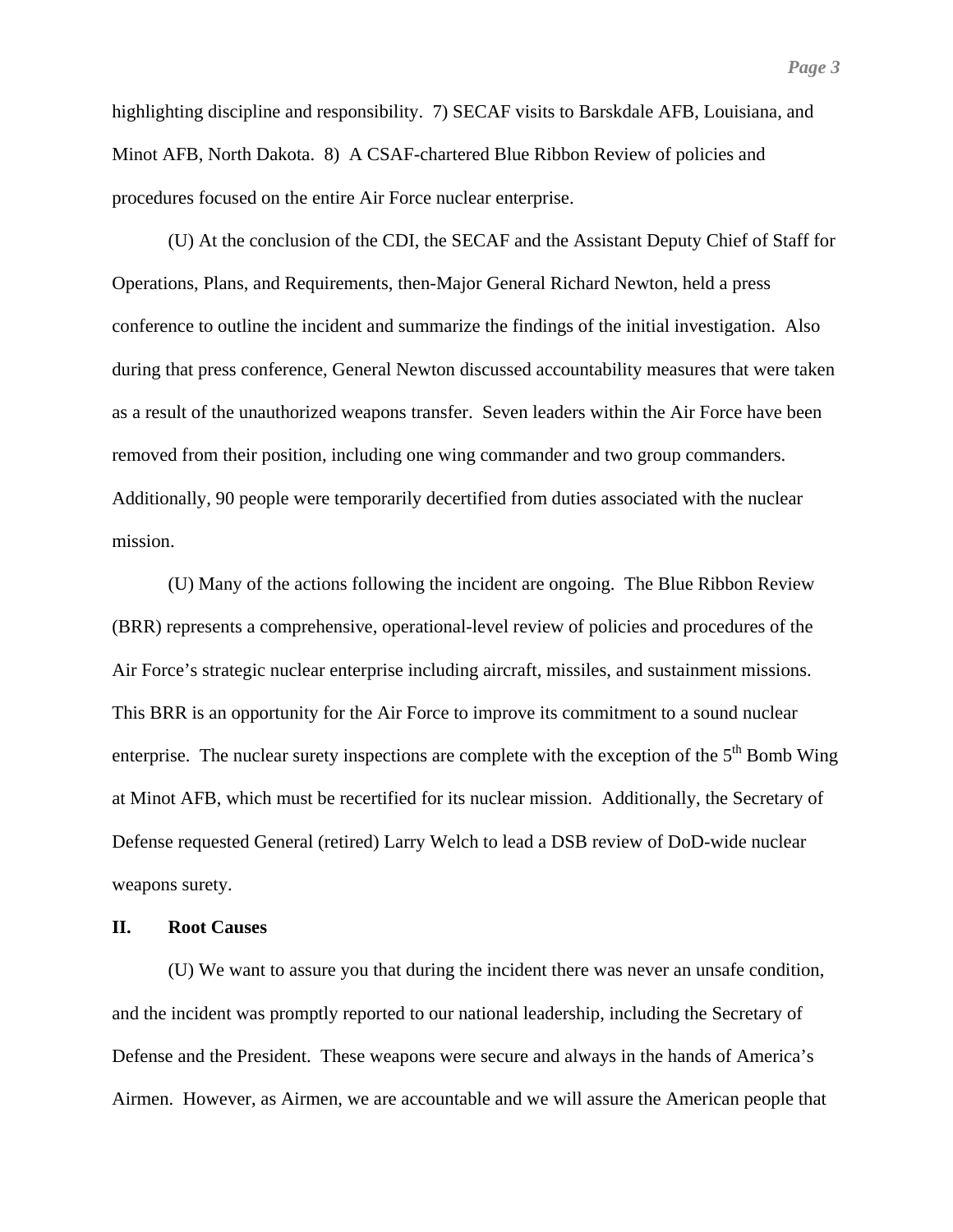the Air Force standards they expect are being met. In addition, the wings at Barksdale AFB and Minot AFB are units with a proud heritage. It is important that we act to restore the confidence in these units and move ahead. Rest assured, we will.

(U) The root causes identified for the specific incident were unit-level leadership and discipline breakdown at Barksdale AFB and Minot AFB. These breakdowns were due to leadership failures and a declining focus on the strategic nuclear bomber mission. Over time, the breakdown of leadership and discipline among a small group of Airmen at Barksdale AFB and Minot AFB fostered an environment which eroded the strict adherence to established procedures.

Specifically, one of the two pylons for this flight was not properly prepared because an informal scheduling process subverted the formal scheduling process. This was the result of a lack of attention to detail and lack of adherence to well-established Air Force guidelines, technical orders, and procedures.

(U) In addition to discipline breakdowns at the unit level, a declining focus on the strategic nuclear bomber mission was cited as a root cause in the CDI. Since the end of the Cold War, aircraft units have taken on conventional commitments in the midst of an ever-increasing operational tempo and a continuously-shrinking force. Thus, the role of the strategic nuclear mission, especially in dual-tasked aircraft units, competed for time, attention, and focus. The turning point of this diminished focus began when aircraft came off nuclear alert status. At the same time, the Air Force began 17 years of continuous combat including conventional airpower commitments across the spectrum of regular and irregular war in numerous theaters of operation. Training in nuclear procedures became less frequent without the daily activity required by nuclear alert conditions coupled with the expanded commitments of dual-tasked units. As a result, nuclear-related experience-levels have declined within bomber and dual-capable units.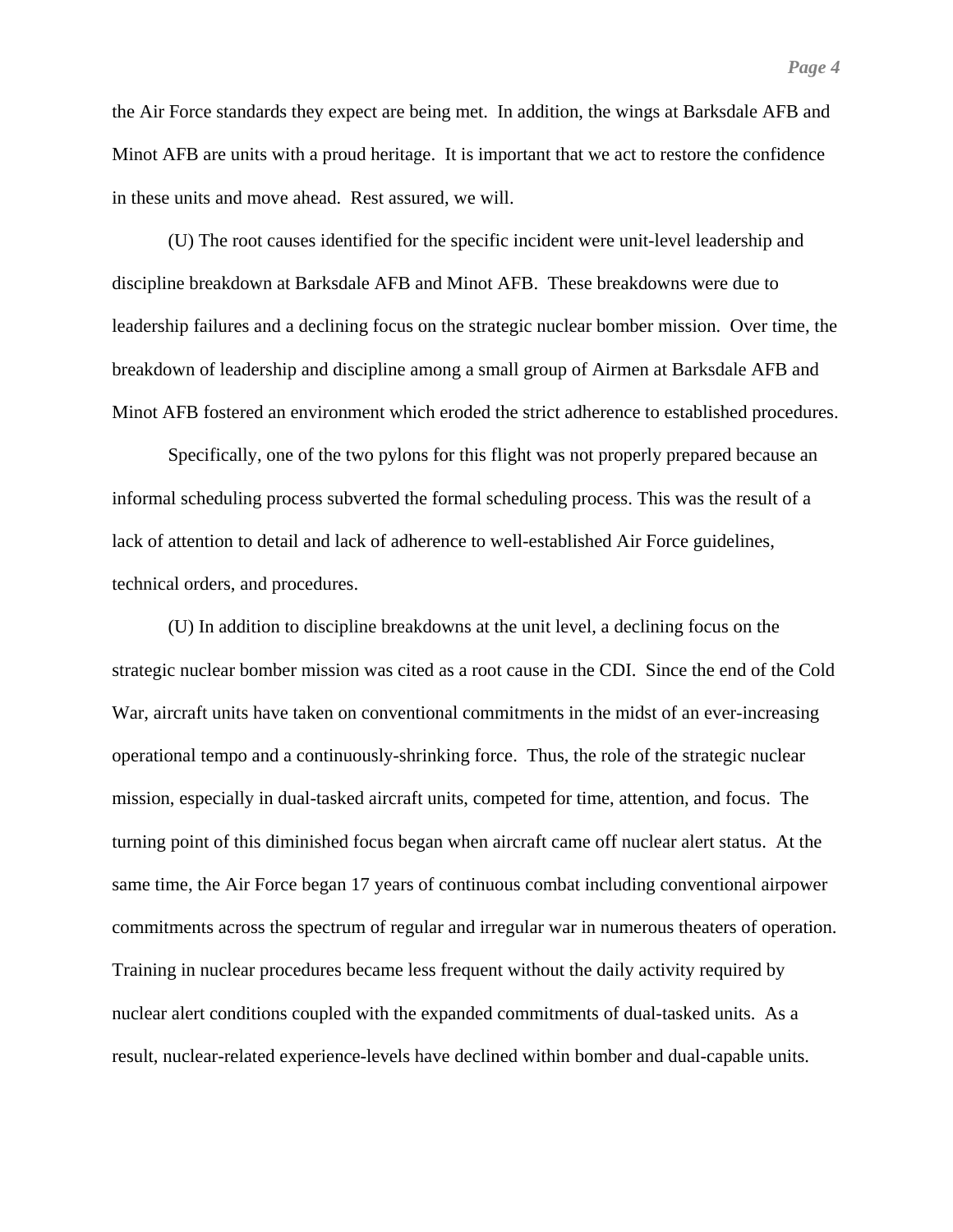*Page 5*

# **III. Way ahead**

(U) The BRR is a comprehensive, thorough, operational-level review of Air Force policies and procedures of the Air Force's nuclear enterprise. Senior leadership in the Air Force sees the BRR as an opportunity to improve a sound nuclear enterprise. As such, the BRR examines the organizational structure, command authorities, personnel, and assignment policies, and the education and training associated with nuclear weapons. This analysis takes into account operations, maintenance, storage, handling, transportation, and security. The BRR finds that the Air Force policies, processes, and procedures are sound and that the Air Force commitment to the nuclear enterprise is strong. However, there are opportunities for improvement in the Air Force's overall support to the nuclear enterprise. Specifically, the BRR draws five general conclusions and offers recommendations to better organize, train, and equip the Air Force nuclear enterprise.

(U) The BRR's five general conclusions are: 1) Nuclear surety in the Air Force is sound and the nuclear weapons inventory in the Air Force is safe, secure, and reliable. 2) Air Force focus on the nuclear mission has diminished since 1991, while the conventional commitment has expanded, the operations tempo has increased, and the number of Airmen has declined. Operations NORTHERN WATCH, SOUTHERN WATCH, ALLIED FORCE, ENDURING FREEDOM and IRAQI FREEDOM are but the most notable examples of the operations we have undertaken since 1991. 3) The nuclear enterprise in the Air Force works despite being fragmented into a number of commands. For example, nuclear surety in the Air Force is sound among both the ICBM force under Air Force Space Command (AFSPC) and the nuclear-strike aircraft under Air Combat Command (ACC). 4) The declining amount of Air Force nuclear experience led to waning expertise. During the decline in nuclear experience, conventional experience grew exponentially. Today, with almost half the Airmen it had during the Cold War,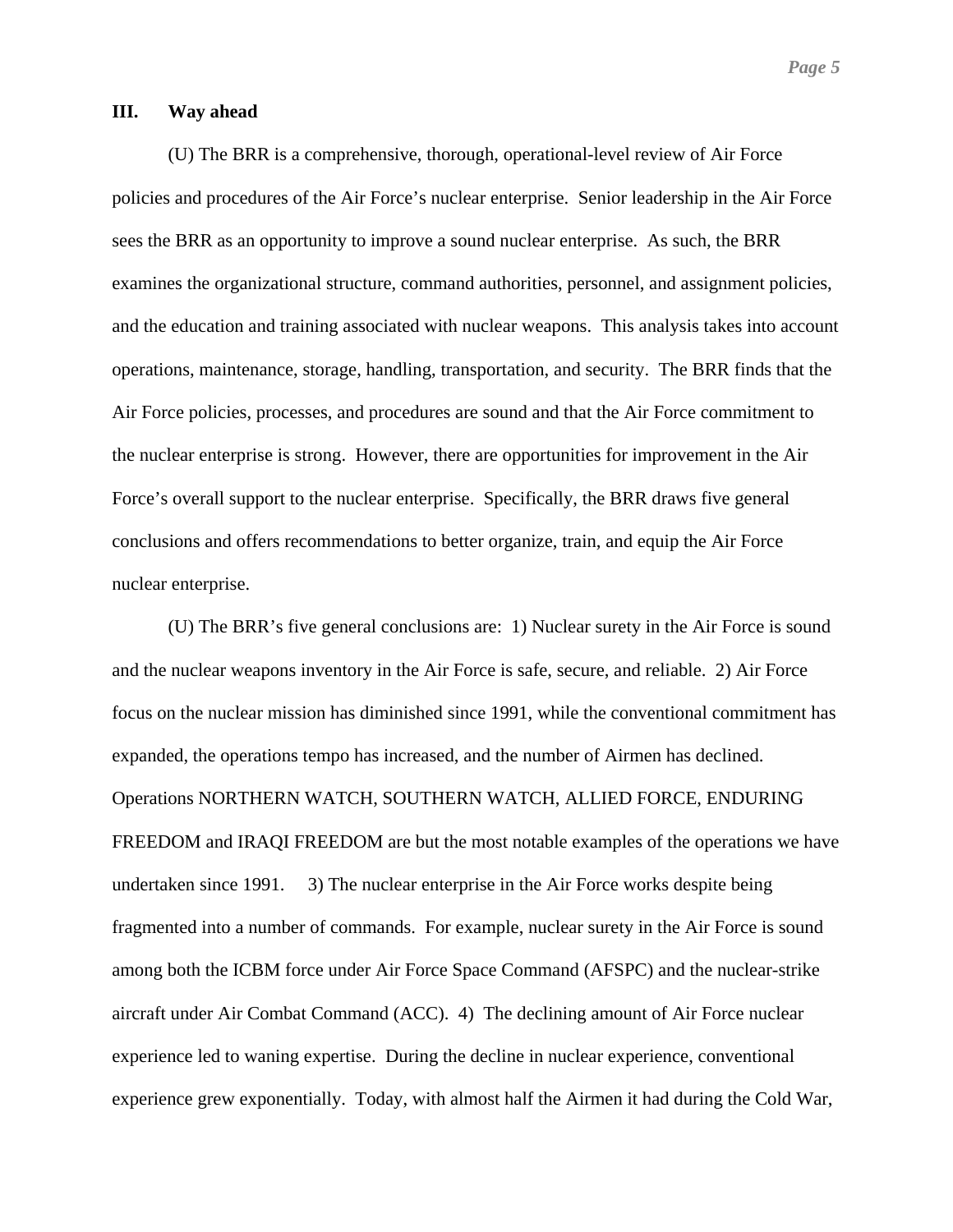the Air Force fulfills a far greater number of conventional commitments, world-wide, than it did just 17 years ago. 5) The Air Force nuclear surety inspection programs need standardization.

(U) The BRR's recommendations range in scope and scale and can be categorized into those that can quickly be accomplished, those that are moderately complex and require more time, and those that require substantial resources and time. For example, strengthening the relationship with Defense Threat Reduction Agency (DTRA) can be accomplished with relative ease; developing a comprehensive list of all critical nuclear-related personnel positions in other agencies will require some time; and resourcing a long-range replacement and recapitalization program for aging nuclear weapon systems and nuclear support equipment will require substantial resources and time.

(U) The Air Force Nuclear General Officer Steering Group (AFNGOSG), an entity with 20 general officers from all disciplines across the AF nuclear enterprise and originally established in 1997, has assessed, validated, and assigned responsibility for implementing the recommendations from the CDI, the BRR, and the DSB. One of those recommendations already completed is for the chair of the AFNGOSG to be upgraded to a 3-star general, specifically, the Deputy Chief of Staff for Operations, Plans, and Requirements. Given the collective nuclear experience on the AFNGOSG, we will depend on this group to track and ensure broadest implementation of the outstanding recommendations. As of the time of this hearing, nearly onequarter of those recommendations are complete.

(U) These recommendations extend to all levels of the Air Force. For example, one of the recommendations is to restructure the Air Staff to increase the visibility and focus of the nuclear enterprise, and the AFNGOSG is currently evaluating a number of alternatives to achieve this goal. Other recommendations include reviewing how the Air Force presents forces to Combatant Commanders, and the commonality of nuclear forces among the different Numbered